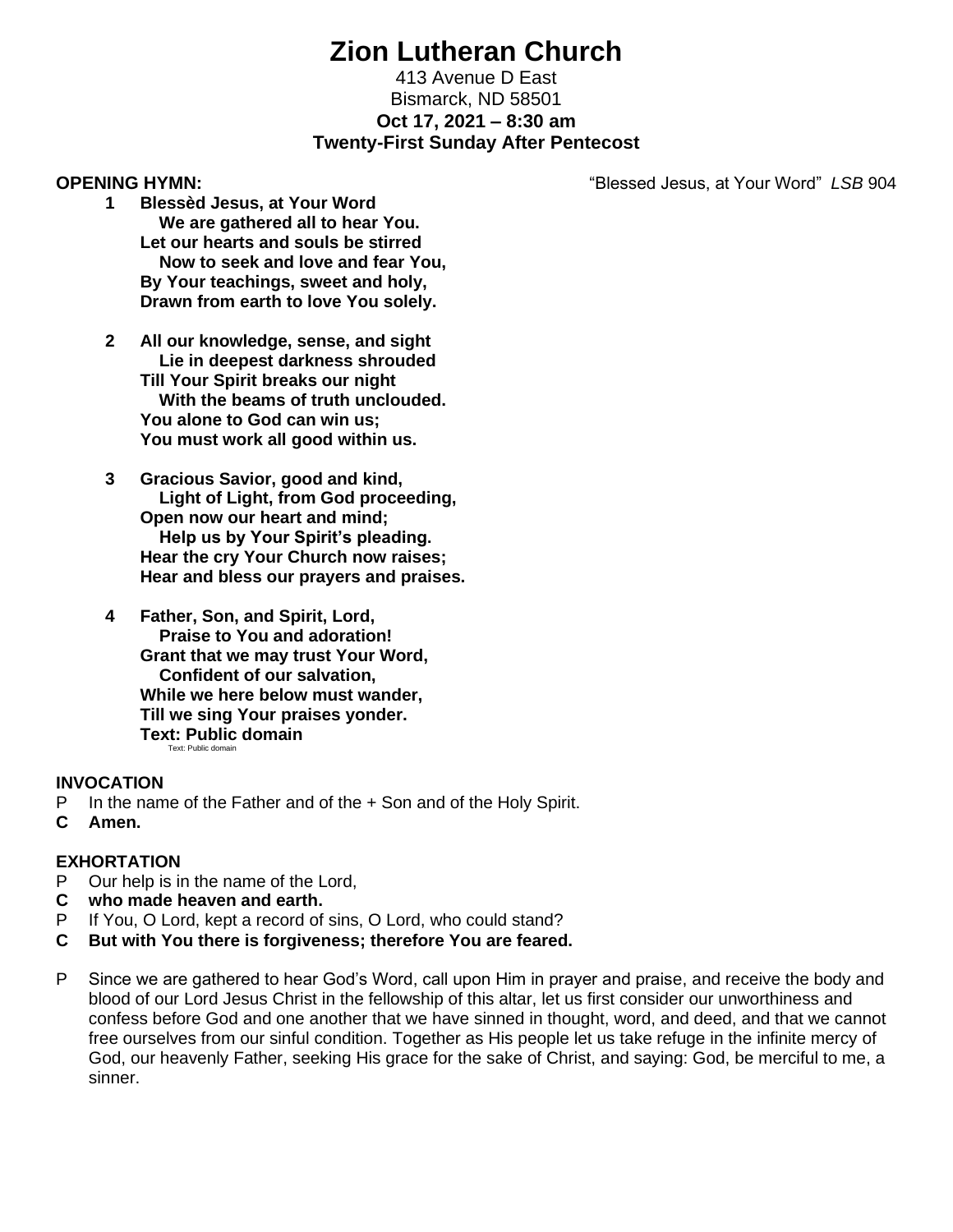### **CONFESSION OF SINS**

## **C Almighty God, have mercy upon us, forgive us our sins, and lead us to everlasting life. Amen.**

### **ABSOLUTION**

P Almighty God in His mercy has given His Son to die for you and for His sake forgives you all your sins. As a called and ordained servant of Christ, and by His authority, I therefore forgive you all your sins in the name of the Father and of the  $\overline{x}$  Son and of the Holy Spirit.

#### **C Amen.**

### **INTROIT**

- P The LORD is near to the broken- | hearted\*
- **C and saves the crushed in | spirit.**
- P I will bless the LORD at I all times:\*
- **C his praise shall continually be | in my mouth.**
- P Light dawns in the darkness for the | upright;\*
- **C let the humble hear | and be glad.**
- P Oh, magnify the | LORD with me,\*
- **C and let us exalt his name to- | gether!**
- P I sought the LORD, and he I answered me<sup>\*</sup>
- **C and delivered me from | all my fears.**
- P When the righteous cry for help, the | LORD hears\*
- **C and delivers them out of all their | troubles.**
- P Glory be to the Father and **|** to the Son\*
- **C and to the Holy | Spirit;**<br>**P as it was in the be- I ginn**
- P as it was in the be- **|** ginning,\*
- **C is now, and will be forever. | Amen.**
- P The LORD is near to the broken- | hearted\*
- **C and saves the crushed in | spirit.**

### **KYRIE**

**C Lord, have mercy; Christ, have mercy; Lord, have mercy.**

#### **HYMN OF PRAISE Gloria in Excelsis**

- **C 1 To God on high be glory And peace to all the earth; Goodwill from God in heaven Proclaimed at Jesus' birth! We praise and bless You, Father; Your holy name, we sing— Our thanks for Your great glory, Lord God, our heav'nly King.**
	- **2 To You, O sole-begotten, The Father's Son, we pray; O Lamb of God, our Savior, You take our sins away. Have mercy on us, Jesus; Receive our heartfelt cry, Where You in pow'r are seated At God's right hand on high—**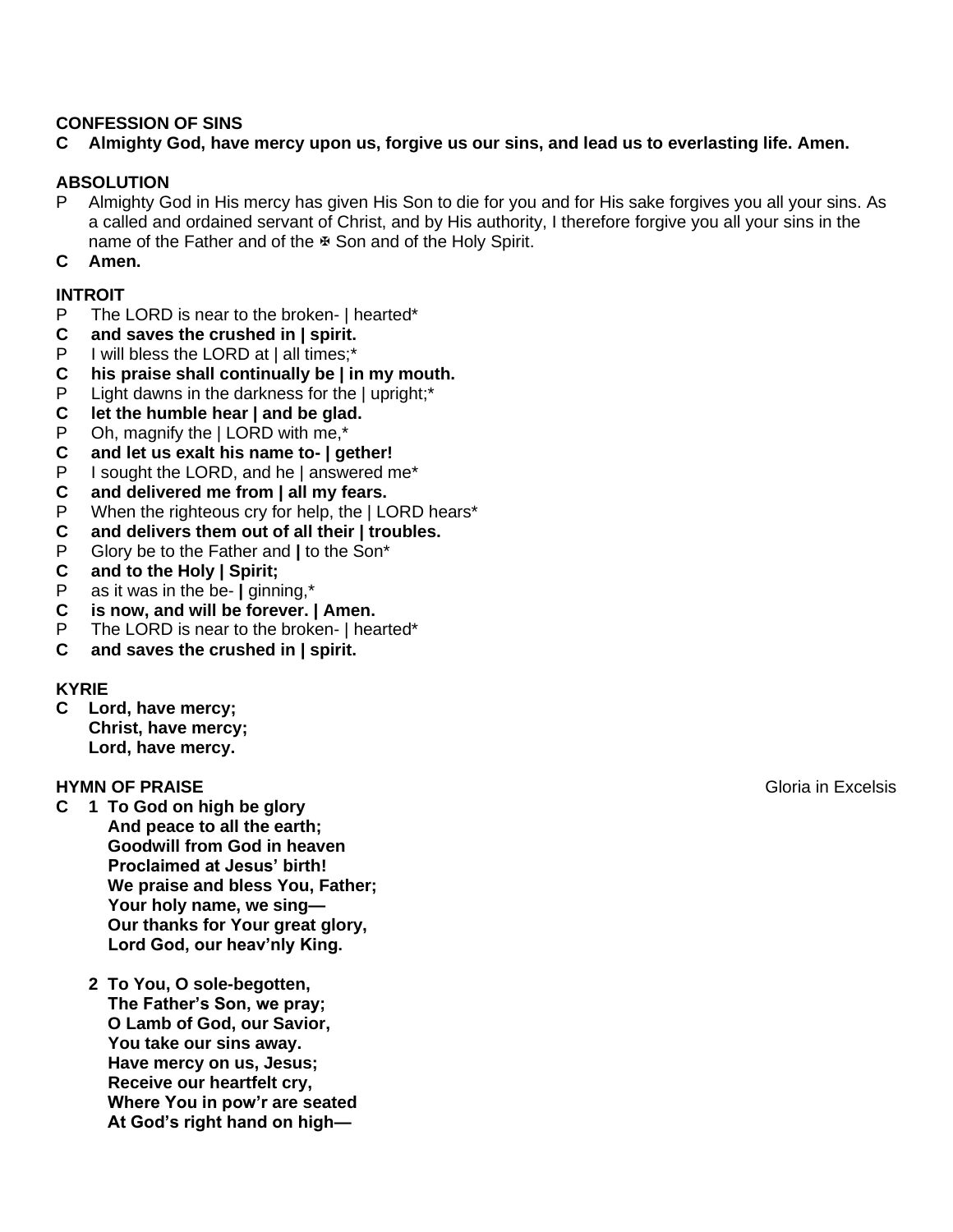**3 For You alone are holy; You only are the Lord. Forever and forever, Be worshiped and adored; You with the Holy Spirit Alone are Lord Most High, In God the Father's glory. "Amen!" our glad reply.**

# **SALUTATION**

- P The Lord be with you.
- **C And also with you.**
- P Let us pray. O God, Your divine wisdom sets in order all things in heaven and on earth. Put away from us all things hurtful and give us those things that are beneficial for us; through Jesus Christ, Your Son, our Lord, who lives and reigns with You and the Holy Spirit, one God, now and forever.
- **C Amen.**

# **THE OLD TESTEMENT –** *Ecclesiastes 5:10-20*

He who loves money will not be satisfied with money, nor he who loves wealth with his income; this also is vanity. When goods increase, they increase who eat them, and what advantage has their owner but to see them with his eyes? Sweet is the sleep of a laborer, whether he eats little or much, but the full stomach of the rich will not let him sleep. There is a grievous evil that I have seen under the sun: riches were kept by their owner to his hurt, and those riches were lost in a bad venture. And he is father of a son, but he has nothing in his hand. As he came from his mother's womb he shall go again, naked as he came, and shall take nothing for his toil that he may carry away in his hand. This also is a grievous evil: just as he came, so shall he go, and what gain is there to him who toils for the wind? Moreover, all his days he eats in darkness in much vexation and sickness and anger. Behold, what I have seen to be good and fitting is to eat and drink and find enjoyment in all the toil with which one toils under the sun the few days of his life that God has given him, for this is his lot. Everyone also to whom God has given wealth and possessions and power to enjoy them, and to accept his lot and rejoice in his toil—this is the gift of God. For he will not much remember the days of his life because God keeps him occupied with joy in his heart.

- P This is the word of the Lord.
- **C Thanks be to God.**

# **GRADUAL**

- P Fear the Lord, | you His saints,\*
- **C for those who fear Him lack | nothing.**
- P righteous man may have many | troubles,\*
- **C but the Lord delivers him | from them all.**

# **EPISTLE READING –** *Hebrews 4:1-6*

Therefore, while the promise of entering his rest still stands, let us fear lest any of you should seem to have failed to reach it. For good news came to us just as to them, but the message they heard did not benefit them, because they were not united by faith with those who listened. For we who have believed enter that rest, as he has said, "As I swore in my wrath, They shall not enter my rest,'" although his works were finished from the foundation of the world. For he has somewhere spoken of the seventh day in this way: "And God rested on the seventh day from all his works." And again in this passage he said, "They shall not enter my rest." Since therefore it remains for some to enter it, and those who formerly received the good news failed to enter because of disobedience, again he appoints a certain day, "Today," saying through David so long afterward, in the words already quoted, "Today, if you hear his voice, do not harden your hearts." For if Joshua had given them rest, God would not have spoken of another day later on. So then, there remains a Sabbath rest for the people of God, for whoever has entered God's rest has also rested from his works as God did from his. Let us therefore strive to enter that rest, so that no one may fall by the same sort of disobedience. For the word of God is living and active, sharper than any two-edged sword, piercing to the division of soul and of spirit, of joints and of marrow, and discerning the thoughts and intentions of the heart. And no creature is hidden from his sight, but all are naked and exposed to the eyes of him to whom we must give account. Jesus the Great High Priest Since then we have a great high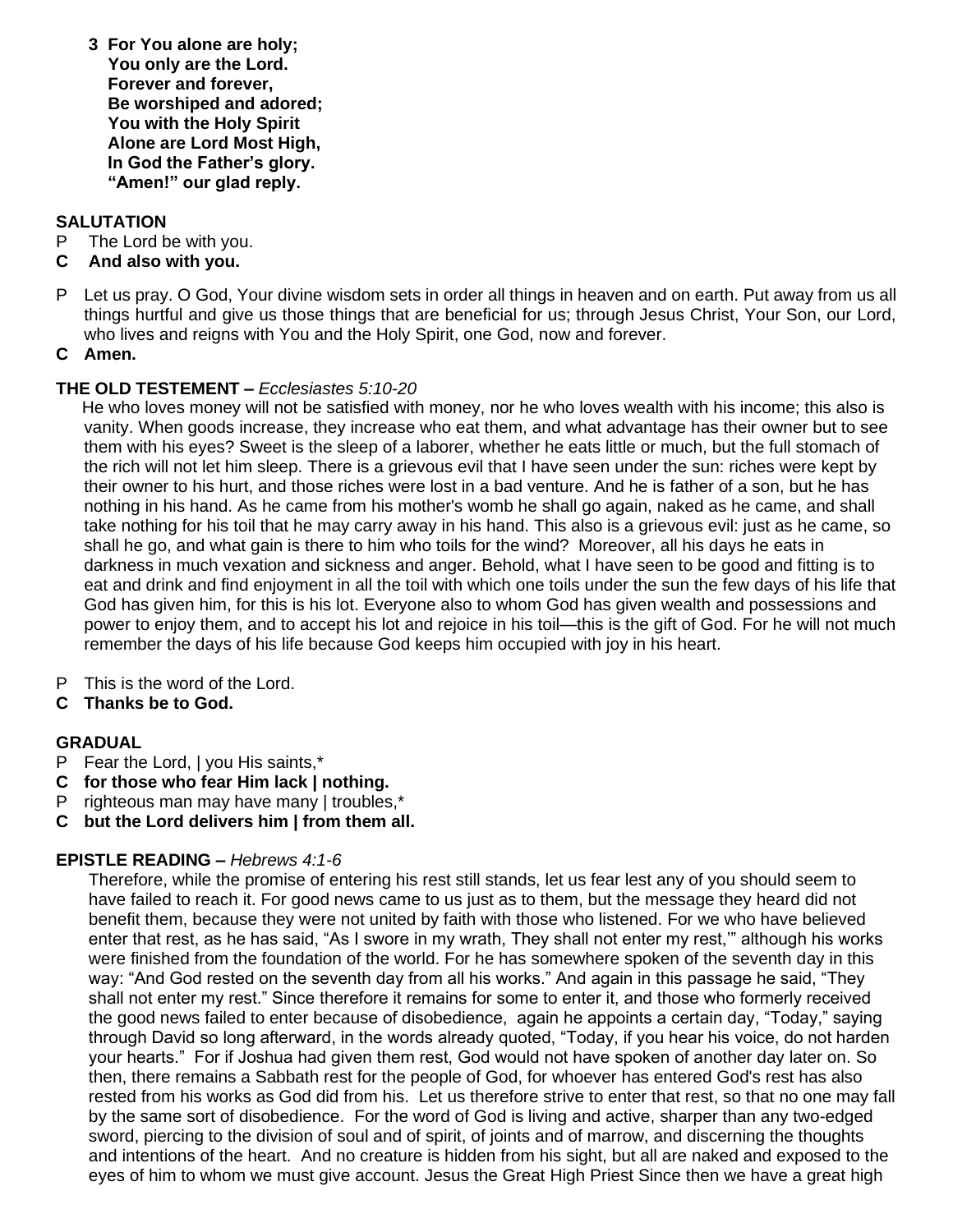priest who has passed through the heavens, Jesus, the Son of God, let us hold fast our confession. For we do not have a high priest who is unable to sympathize with our weaknesses, but one who in every respect has been tempted as we are, yet without sin. Let us then with confidence draw near to the throne of grace, that we may receive mercy and find grace to help in time of need.

- P This is the word of the Lord.
- **C Thanks be to God.**

#### **ALLELUIA and VERSE**

**C Alleluia, alleluia, alleluia. These things are written that you may believe that Jesus is the Christ, the Son of God. Alleluia, alleluia, alleluia.**

#### **GOSPEL –** *Mark 10:23-31*

- P The Holy Gospel according to St. Mark, the tenth chapter.
- **C Glory to You, O Lord.**

And Jesus looked around and said to his disciples, "How difficult it will be for those who have wealth to enter the kingdom of God!" And the disciples were amazed at his words. But Jesus said to them again, "Children, how difficult it is to enter the kingdom of God! It is easier for a camel to go through the eye of a needle than for a rich person to enter the kingdom of God." And they were exceedingly astonished, and said to him, "Then who can be saved?" Jesus looked at them and said, "With man it is impossible, but not with God. For all things are possible with God." Peter began to say to him, "See, we have left everything and followed you." Jesus said, "Truly, I say to you, there is no one who has left house or brothers or sisters or mother or father or children or lands, for my sake and for the gospel, who will not receive a hundredfold now in this time, houses and brothers and sisters and mothers and children and lands, with persecutions, and in the age to come eternal life. But many who are first will be last, and the last first."

- P This is the gospel of the Lord.
- **C Praise to You, O Christ**

#### **NICENE CREED**

**I believe in one God, the Father Almighty, maker of heaven and earth and of all things visible and invisible. And in one Lord Jesus Christ, the only-begotten Son of God, begotten of His Father before all worlds, God of God, Light of Light, very God of very God, begotten, not made, being of one substance with the Father, by whom all things were made; who for us men and for our salvation came down from heaven and was incarnate by the Holy Spirit of the virgin Mary and was made man; and was crucified also for us under Pontius Pilate. He suffered and was buried. And the third day He rose again according to the Scriptures and ascended into heaven and sits at the right hand of the Father. And He will come again with glory to judge the living and the dead, whose kingdom will have no end. And I believe in the Holy Spirit, the Lord and giver of life, who proceeds from the Father and the Son, who with the Father and the Son together is worshiped and glorified, who spoke by the prophets. And I believe in one holy Christian and apostolic Church, I acknowledge one Baptism for the remission of sins, and I look for the resurrection of the dead and the life of the world to come. Amen.**

**1 My hope is built on nothing less Than Jesus' blood and righteousness; No merit of my own I claim But wholly lean on Jesus' name. Refrain**

**Ref On Christ, the solid rock, I stand; All other ground is sinking sand.**

**2 When darkness veils His lovely face, I rest on His unchanging grace; In ev'ry high and stormy gale My anchor holds within the veil. Refrain**

**HYMN OF THE DAY EXECUTE:** The My Hope is Built on Nothing Less" *LSB 575*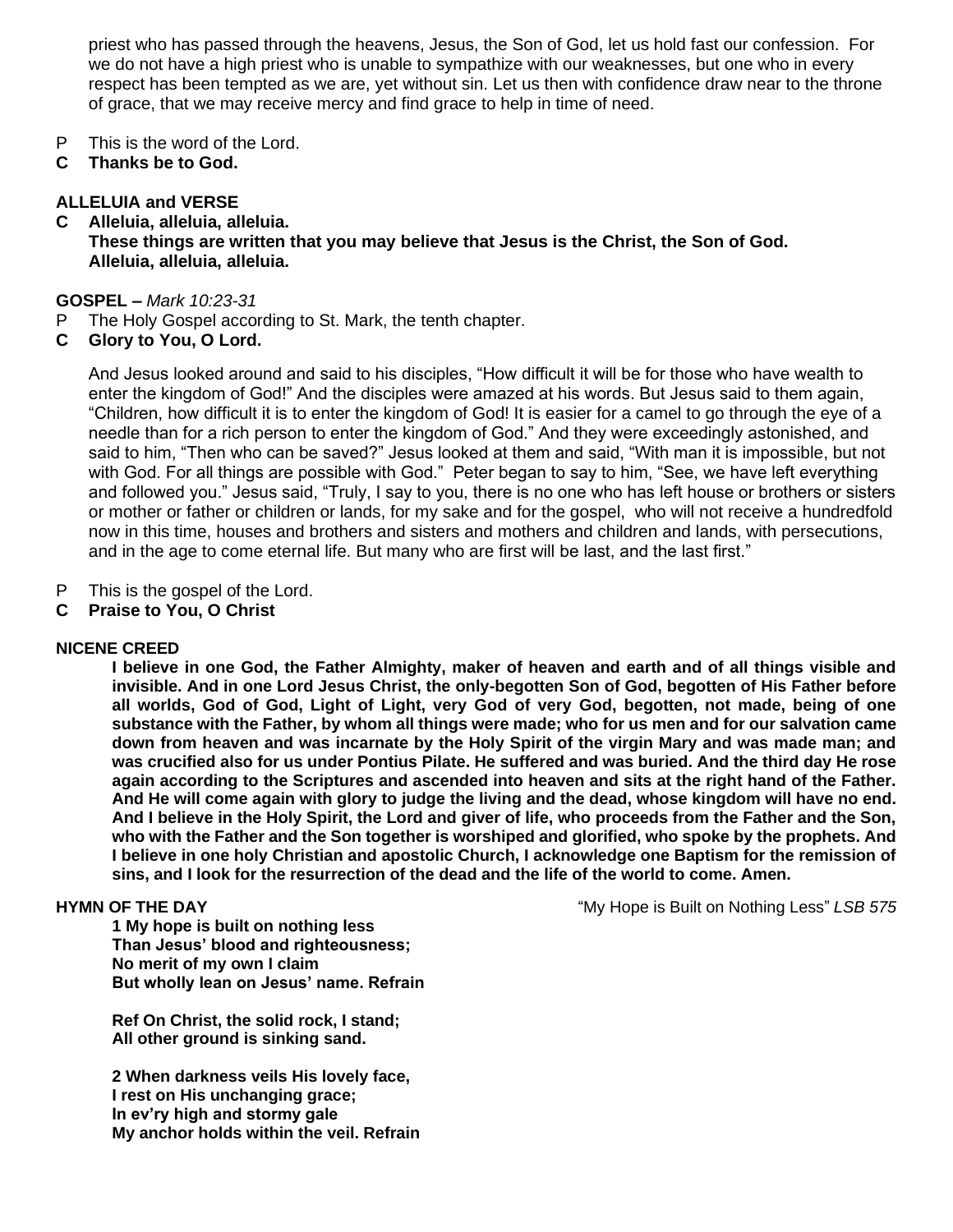**3 His oath, His covenant and blood Support me in the raging flood; When ev'ry earthly prop gives way, He then is all my hope and stay. Refrain**

**4 When He shall come with trumpet sound, Oh, may I then in Him be found, Clothed in His righteousness alone, Redeemed to stand before His throne! Refrain** Text: Public domain

**THE SERMON THE SERMON THE SERMON THE SERMON THE SERMON** Hebrews 4:12-13

#### **THE PRAYER OF THE CHURCH**

- P Lord, in Your mercy,
- **C hear our prayer.**

#### **THE OFFERING**

### **SERVICE OF THE SACRAMENT**

#### **PREFACE**

- P The Lord be with you.
- **C And also with you.**
- P Lift up your hearts.
- **C We lift them to the Lord.**
- P Let us give thanks to the Lord our God.
- **C It is right to give Him thanks and praise.**
- P It is truly good, right, and salutary that we should at all times and in all places give thanks to You, O Lord, holy Father, almighty and everlasting God, for the countless blessings You so freely bestow on us and all creation. Above all, we give thanks for Your boundless love shown to us when You sent Your onlybegotten Son, Jesus Christ, into our flesh and laid on Him our sin, giving Him into death that we might not die eternally. Because He is now risen from the dead and lives and reigns to all eternity, all who believe in Him will overcome sin and death and will rise again to new life. Therefore with angels and archangels and with all the company of heaven we laud and magnify Your glorious name, evermore praising You and saying:

#### **Sanctus**

**C Holy, holy, holy Lord God of Sabaoth adored; Heav'n and earth with full acclaim shout the glory of Your name. Sing hosanna in the highest, sing hosanna to the Lord; Truly blest is He who comes in the name of the Lord!**

#### **PRAYER OF THANKSGIVING**

P Blessed are You, O Lord our God, king of all creation, for You have had mercy on us and given Your onlybegotten Son that whoever believes in Him should not perish but have eternal life.

Hear us as we pray in His name and as He has taught us:

#### **LORD'S PRAYER**

**C Our Father who art in heaven, hallowed be Thy name, Thy kingdom come, Thy will be done on earth as it is in heaven; give us this day our daily bread; and forgive us our trespasses as we forgive those who trespass against us; and lead us not into temptation,**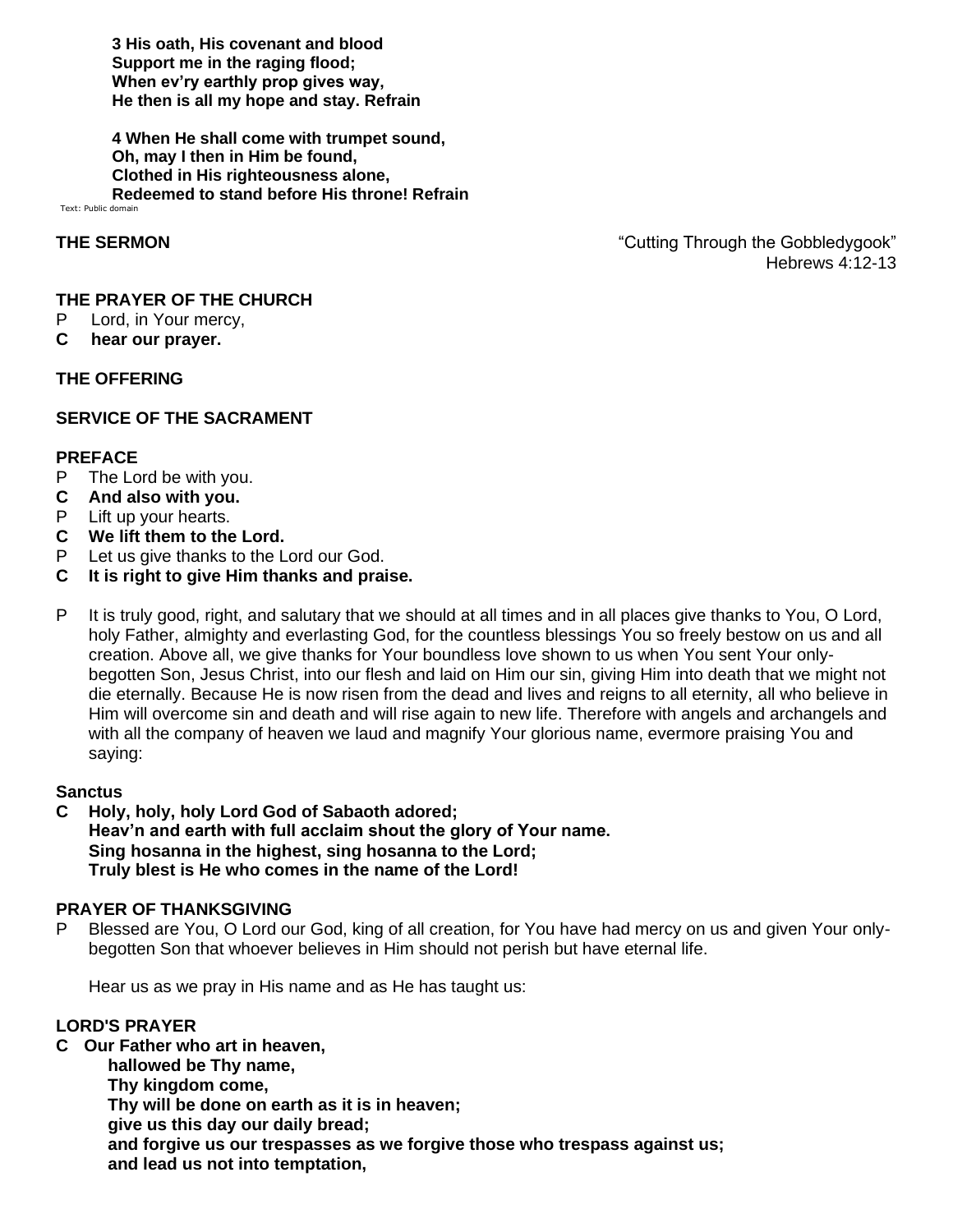#### **but deliver us from evil. For Thine is the kingdom and the power and the glory forever and ever. Amen.**

### **THE WORDS OF OUR LORD**

P Our Lord Jesus Christ, on the night when He was betrayed, took bread, and when He had given thanks, He broke it and gave it to the disciples and said: "Take, eat; this is My  $\Phi$  body, which is given for you. This do in remembrance of Me."

In the same way also He took the cup after supper, and when He had given thanks, He gave it to them, saying: "Drink of it, all of you; this cup is the new testament in My  $\Phi$  blood, which is shed for you for the forgiveness of sins. This do, as often as you drink it, in remembrance of Me."

#### **PAX DOMINI**

- P The peace of the Lord be with you always.
- **C Amen.**

#### **AGNUS DEI**

- **1 O Jesus Christ, true Lamb of God, You take the sin of the world away; O Jesus Christ, true Lamb of God, Have mercy on us, Lord, we pray.**
- **2 O Jesus Christ, true Lamb of God, You take the sin of the world away; Have mercy on us, Jesus Christ, And grant us peace, O Lord, we pray.**

- **1 Amazing grace—how sweet the sound— That saved a wretch like me! I once was lost but now am found, Was blind but now I see!**
- **2 The Lord has promised good to me, His Word my hope secures; He will my shield and portion be As long as life endures.**
- **3 Through many dangers, toils, and snares I have already come; His grace has brought me safe thus far, His grace will lead me home.**
- **4 Yes, when this flesh and heart shall fail And mortal life shall cease, Amazing grace shall then prevail In heaven's joy and peace.**
- **5 When we've been there ten thousand years, Bright shining as the sun,**
- **We've no less days to sing God's praise Than when we'd first begun.**

Text: Public domain

**1 Savior, again to Thy dear name we raise With one accord our parting hymn of praise; Once more we bless Thee ere our worship cease, Then, lowly bending, wait Thy word of peace.**

**DISTRIBUTION HYMNS** "Amazing Grace" *LSB* 744

"Savior, Again to Thy Dear Name We Raise" *LSB* 917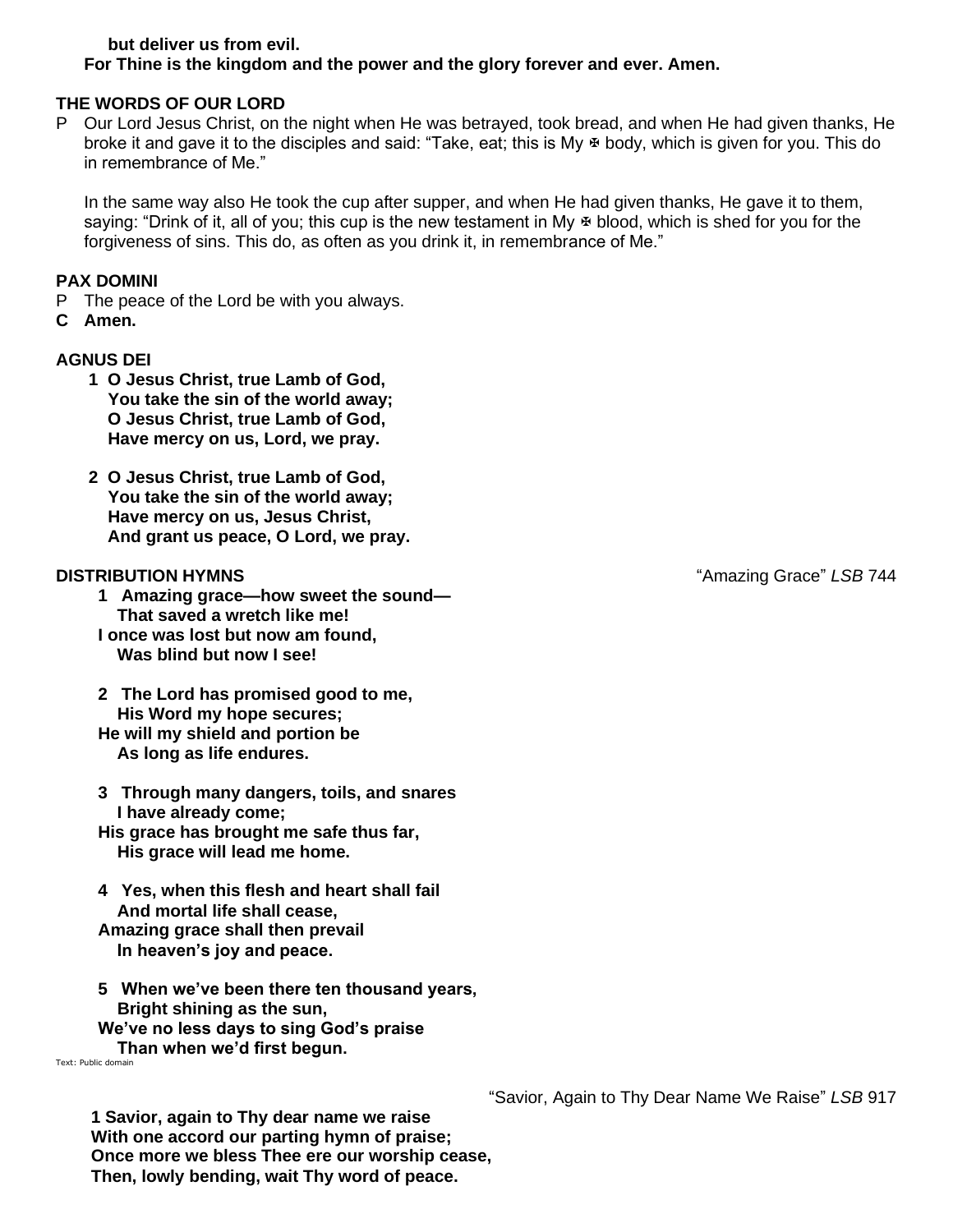**2 Grant us Thy peace upon our homeward way; With Thee began, with Thee shall end, the day. Guard Thou the lips from sin, the hearts from shame, That in this house have called upon Thy name.**

**3 Grant us Thy peace, Lord, through the coming night; Turn Thou for us its darkness into light. From harm and danger keep Thy children free; For dark and light are both alike to Thee.**

**4 Grant us Thy peace throughout our earthly life, Our balm in sorrow and our stay in strife; Then, when Thy voice shall bid our conflict cease, Call us, O Lord, to Thine eternal peace.** Text: Public domain

#### **NUNC DIMITTIS**

- **1 O Lord, now let Your servant Depart in heav'nly peace, For I have seen the glory Of Your redeeming grace: A light to lead the Gentiles Unto Your holy hill, The glory of Your people, Your chosen Israel.**
- **2 All glory to the Father, All glory to the Son, All glory to the Spirit, Forever Three in One; For as in the beginning, Is now, shall ever be, God's triune name resounding Through all eternity.**

#### **POST-COMMUNION COLLECT**

- P We give thanks to You, almighty God, that You have refreshed us through this salutary gift, and we implore You that of Your mercy You would strengthen us through the same in faith toward You and in fervent love toward one another; through Jesus Christ, Your Son, our Lord, who lives and reigns with You and the Holy Spirit, one God, now and forever.
- **C Amen.**

#### **BENEDICAMUS AND BENEDICTION**

P Let us bless the Lord.

#### **C Thanks be to God.**

P The Lord bless you and keep you. The Lord make His face shine on you and be gracious to you. The Lord look upon you with favor and + give you peace.

### **C Amen.**

**HYMN** "Go My Children, With My Blessing" *LSB* 922

**1 Go, My children, with My blessing, Never alone. Waking, sleeping, I am with you; You are My own. In My love's baptismal river I have made you Mine forever. Go, My children, with My blessing— You are My own.**